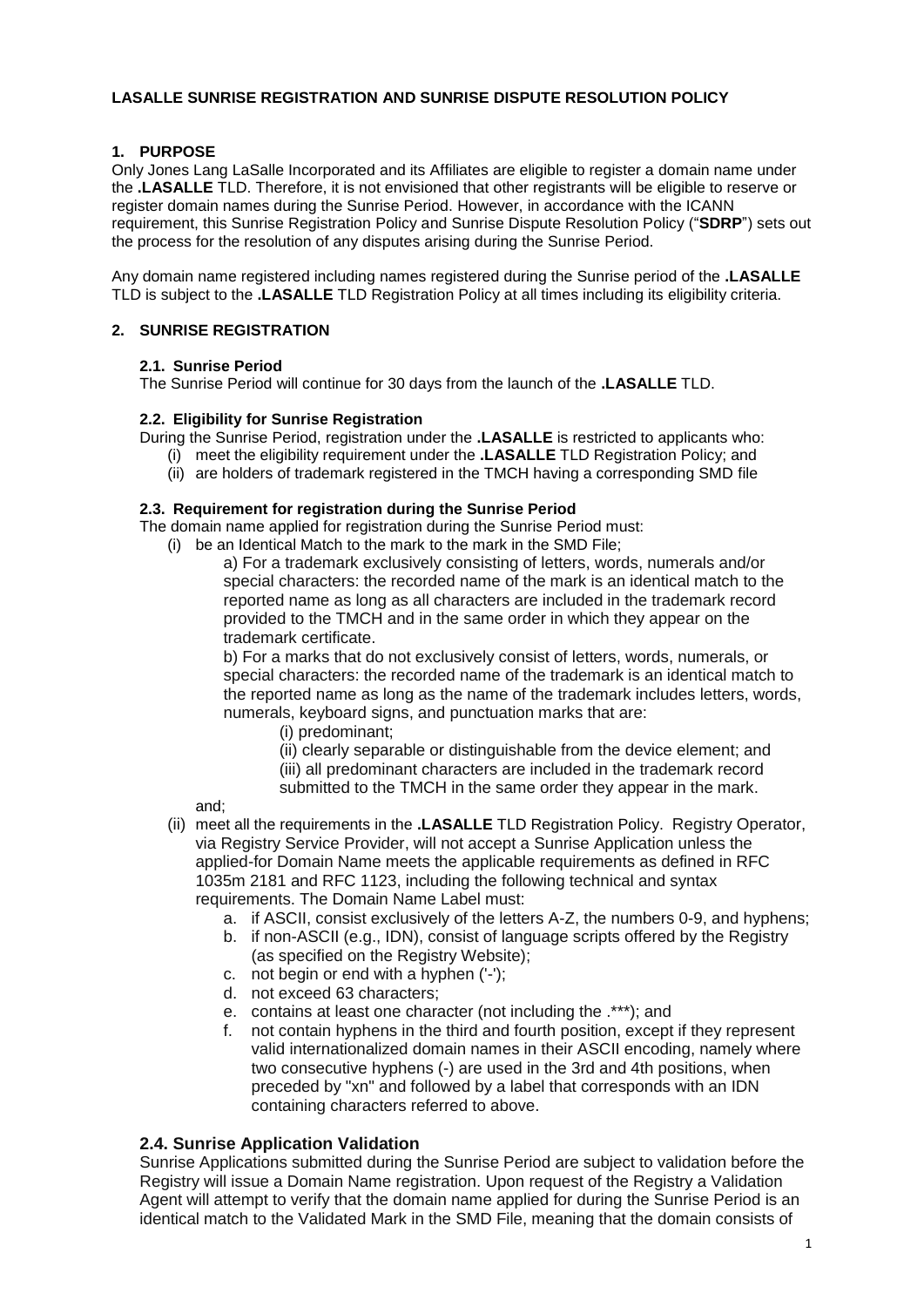the complete and identical textual elements of the mark in accordance with section 4.2.1 of the TMCH Guidelines. The Validation Agent will then inform the Registry of its findings. If the Validation Agent is unable to validate the Sunrise Application, the Registry will reject that Sunrise Application.

# **3. SUNRISE DISPUTE RESOLUTION**

# **3.1. Submission of a complaint**

Any person or legal entity may file a complaint under the SDRP in accordance with the **.LASALLE** TLD Registry Rules.

# **3.2. Grounds for complaint**

A complaint under the SDRP must be filed on the following grounds:

- (i) at the time the challenged domain name was registered, the registrant did not hold a trademark registration of national effect (or regional effect) or the trademark had not been court-validated or protected by statute or treaty;
- (ii) the domain name is not identical to the mark on which the registrant based its Sunrise registration;
- (iii) the trademark registration on which the registrant based its Sunrise registration is not of national effect (or regional effect) or the trademark had not been court-validated or protected by statute or treaty;
- (iv) the trademark registration on which the domain name registrant based its Sunrise registration did not issue on or before the effective date of the Registry Agreement and was not applied for on or before ICANN announced the applications received; or
- (v) the registration eligibility criteria set out in the **.LASALLE** TLD Registration Policy were not met by the registrant at the time of the Sunrise registration.

# **3.3. Requirements for complaint**

Such SDRP claim must be filed with the Registry Operator:

- (i) along with any applicable fees (if any) as provided on the Registry Operator's website
- (ii) no later than 90 days after the end of the Sunrise Period
- (iii) stating the applicable grounds together with any applicable supporting documentation

The language of all communications and any supporting documentation in relation to the SDRP must be English.

# **3.4. Dispute Resolution**

Upon receipt of the SDRP claim, Registry Operator will attempt to resolve the complaint internally. If the Registry Operator in its sole discretion is unable to resolve the dispute, Registry Operator will notify complainant to submit its complaint to a Provider. In the event the complainant proceeds to submit the complaint to the Provider, complainant is responsible for meeting all requirements and supplemental instruction by that Provider and to pay all fees charged by that Provider.

# **3.5. Decision**

The implementation of any SDPR determination will be managed by the Registry Operator in its sole discretion, in accordance with the determination of the Provider and the **.LASALLE** TLD Registry Rules. The decision made by the Provider shall be final.

# **3.6. Indemnification**

The parties shall indemnity and hold harmless ICANN, Registry Operator, registrar, Provider and their respective employees, officers and directors (the "Indemnified Parties") against any claim brought or arising out of the SDRP action by it or any third party. Neither party may name the Indemnified Parties as a party or otherwise include the Indemnified Parties in any judicial proceeding relating to the dispute or the administration of the SDRP policy. The Indemnified Parties shall not be liable to any party for any act or omission in connection with any administrative proceeding under this SDRP or the corresponding rules.

# **3.7. Relations to other Proceedings**

This SDRP is in addition to and complementary with the Uniform Domain Name Dispute Resolution Policy ("UDRP"), the Uniform Rapid Suspension System ("URS") and any eligibility dispute policies adopted by ICANN or the Registry Operator.